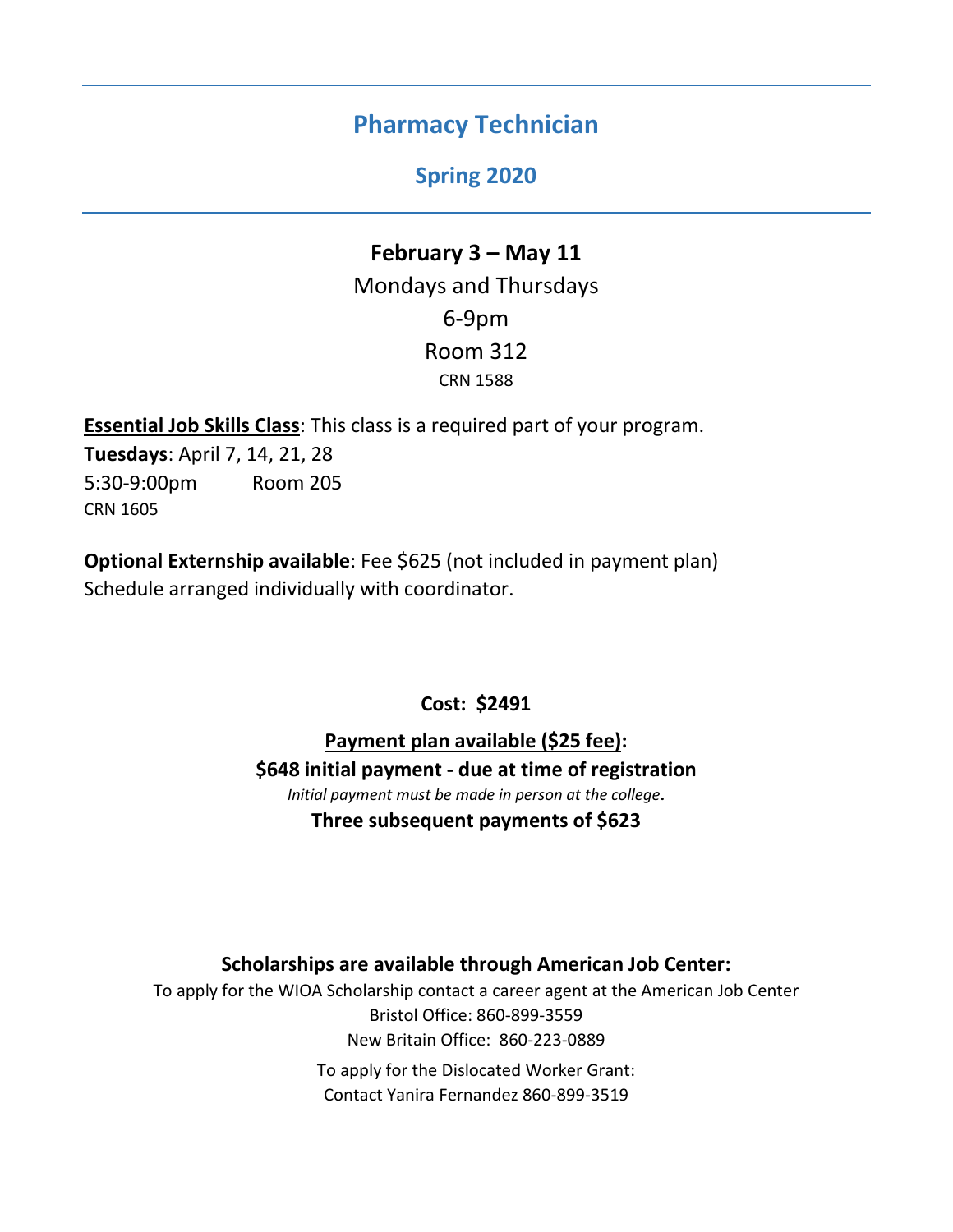## Math Questions

**Below are some common math situations that Pharmacy Technicians encounter daily. If you are not comfortable with these calculations, you may want to review before enrolling in this program. Please do this quiz on your own.**

- 1. **A patient weights 275 lbs. What is his weight in kg?**
	- A. 210Kg
	- B. 109Kg
	- C. 125Kg
	- D. 99Kg
- 2. **If Kathy can fill 50 prescriptions in 4 hours, and Eric can fill the same prescriptions in 6 hours. How long will it take for both of them to fill 50 prescriptions together?**
	- A. 1 hour and 45 minutes
	- B. 2 hours and 24 minutes
	- C. 3 hours and 44 minutes
	- D. 4 hours and 10 minutes
- 3. **What is 4.5 ounces equal to in mL?**
	- A. 75mL
	- B. 250mL
	- C. 135mL
	- D. 105mL
- 4. **How many teaspoons are in one ounce?**
	- A. 2
	- B. 4
	- C. 6
	- D. 8
- 5. **Your store retails a 30 ct. bottle of Tylenol for \$1.99. The wholesale cost to the store is \$1.00. What is the markup percent?**
	- A. 82%
	- B. 75%
	- C. 99%
	- D. 49%

| <b>Conversion Chart</b> |             |  |  |  |  |  |  |
|-------------------------|-------------|--|--|--|--|--|--|
| $1$ kg                  | $= 2.2$ lbs |  |  |  |  |  |  |
| 16 oz                   | $= 1$ lb    |  |  |  |  |  |  |
| 1 <sub>cc</sub>         | $= 1$ mL    |  |  |  |  |  |  |
| 5mL                     | $= 1$ tsp   |  |  |  |  |  |  |
| 15mL                    | $= 1$ tbsp  |  |  |  |  |  |  |
| 30mL                    | $= 1 oz$    |  |  |  |  |  |  |
| 480 mL                  | $= 1$ pt    |  |  |  |  |  |  |
| 3785 mL                 | 1 gal       |  |  |  |  |  |  |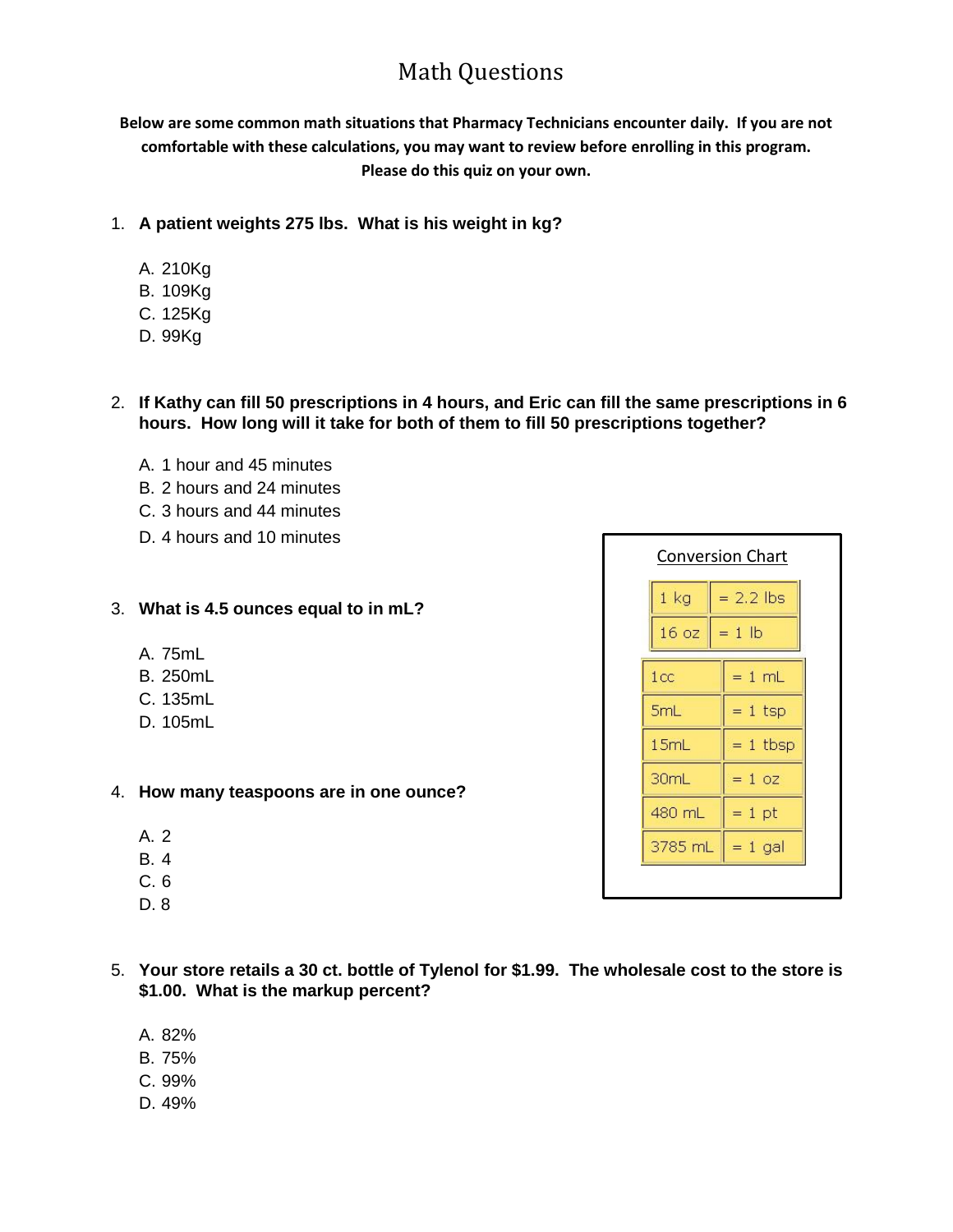- 6. **If the dose of a drug is 500 mg and the drug is available as 200 mg/5ml, how many teaspoons are needed for the required dose?**
- 7. **Prescription: two tablets administered orally twice a day for fourteen days. How many tablets are needed to complete the therapy?**
- 8. **Convert 3g to mg. 1 gram = 1000mg**
- 9. **You have a vial of 100mg/10ml. How many mg/ml?**
- 10. **The retail price for a prescription is \$35.50. What amount should be charged if the patient is to receive a 10% discount?**
- 11. **Convert to a decimal (you may round to two decimal places): 5/8**
- 12. **A prescription calls for 150mg of a drug every 6 hours for ten days that you have in a 250mg/5ml concentration. How many ml of liquid do you need?**
- 13. **Your total volume of IV is 50ml. Your dose for Vancomycin is 250mg. The vial you have in stock is 500mg/5ml. How many ml of Vancomycin would you use?**
- 14. **Referring back to question 13: How many ml will be added of sterile water to get your final volume of 50ml?**
- 15. **Insulin pens contain 75 units to be administered daily. How many boxes do you dispense for a 90-day supply? (1500 units in each box of 5 pens)**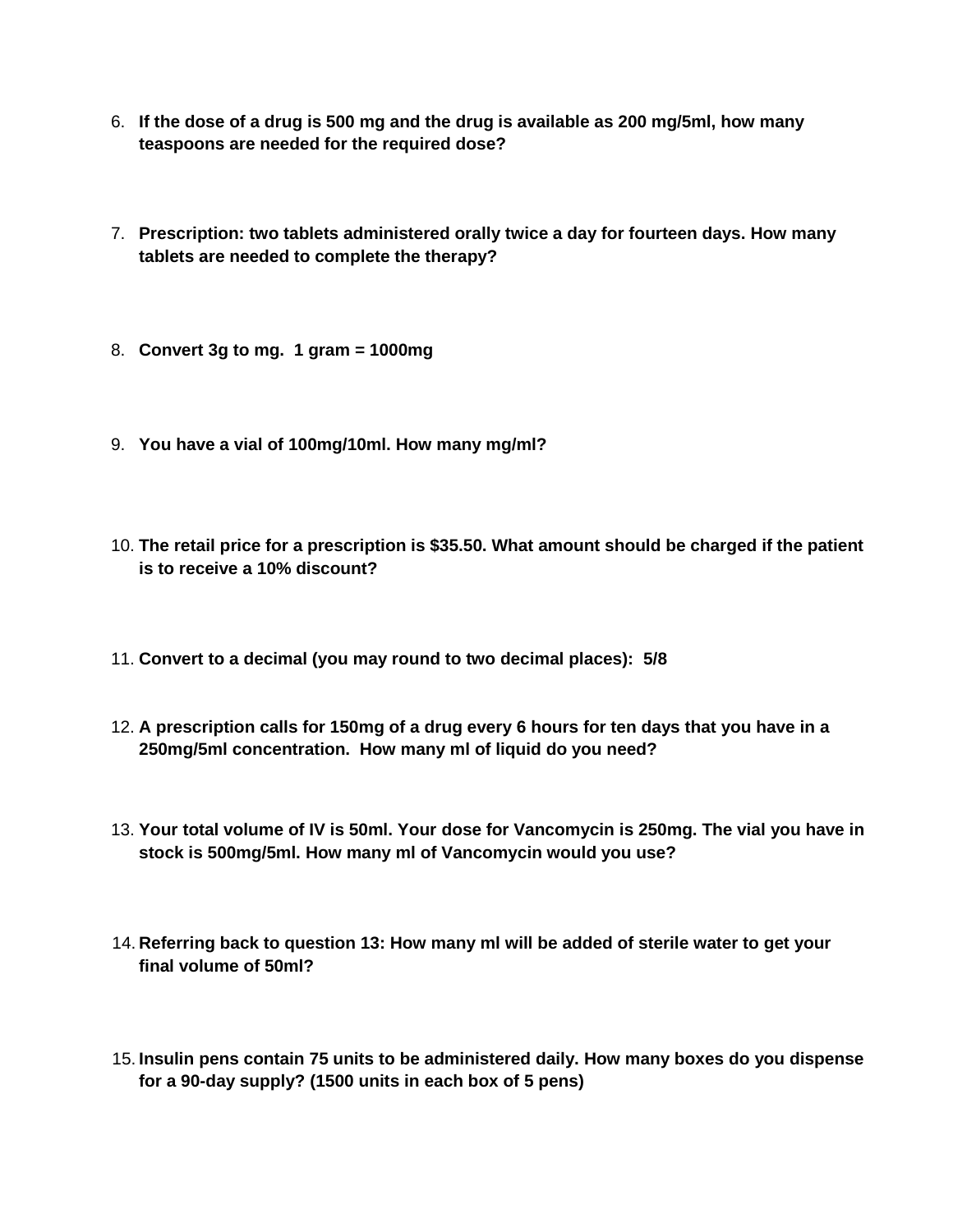# **TUNXIS COMMUNITY COLLEGE CERTIFIED PHARMACY TECHNICIAN PROGRAM**

### **SPECIAL REQUIREMENTS**

The following Essential Functions are expected of all students with or without academic adjustments. Students must be able to fulfill the essential functions of the job without endangering customers or other workers. Students with disabilities may be eligible for academic adjustments.

Students must have the following abilities:

- Proficiency in the use of the English language and must possess effective oral and written skills in order to accurately transmit appropriate information to customers, faculty, colleagues, and other healthcare workers.
- Adequate senses hearing, touch, and vision.
- Interpersonal skills such that you are capable of interacting with individuals from a variety of social, economic and ethical backgrounds.
- The ability to present a professional appearance, maintain personal health and be emotionally stable
- Problem Sensitivity The ability to tell when something is wrong or is likely to go wrong. It
- does not involve solving the problem, only recognizing there is a problem.
- Finger Dexterity The ability to make precisely coordinated movements of the fingers of one or both hands to grasp, manipulate, or assemble very small objects.
- Manual Dexterity The ability to quickly move your hand, your hand together with your arm, or your two hands to grasp, manipulate, or assemble objects.
- Mathematical Reasoning The ability to choose the right mathematical methods or formulas to solve a problem.
- Number Facility The ability to add, subtract, multiply, or divide quickly and correctly.
- Arm-Hand Steadiness The ability to keep your hand and arm steady while moving your arm or while holding your arm and hand in one position.
- Selective Attention The ability to concentrate on a task over a period of time without being distracted.
- Visual Color Discrimination The ability to match or detect differences between colors, including shades of color and brightness.
- Active Listening Giving full attention to what other people are saying, taking time to understand the points being made, asking questions as appropriate, and not interrupting at inappropriate times.
- Critical Thinking Using logic and reasoning to identify the strengths and weaknesses of alternative solutions, conclusions or approaches to problems.

\_\_\_\_\_\_\_\_\_\_\_\_\_\_\_\_\_\_\_\_\_\_\_\_\_\_\_\_\_\_\_\_\_\_\_\_\_\_\_\_\_\_\_\_\_\_\_\_\_\_\_\_\_ \_\_\_\_\_\_\_\_\_\_\_\_\_\_\_\_\_\_\_\_\_\_\_

• Information Ordering — The ability to arrange things or actions in a certain order or pattern according to a specific rule or set of rules.

I have read and understand the information above.